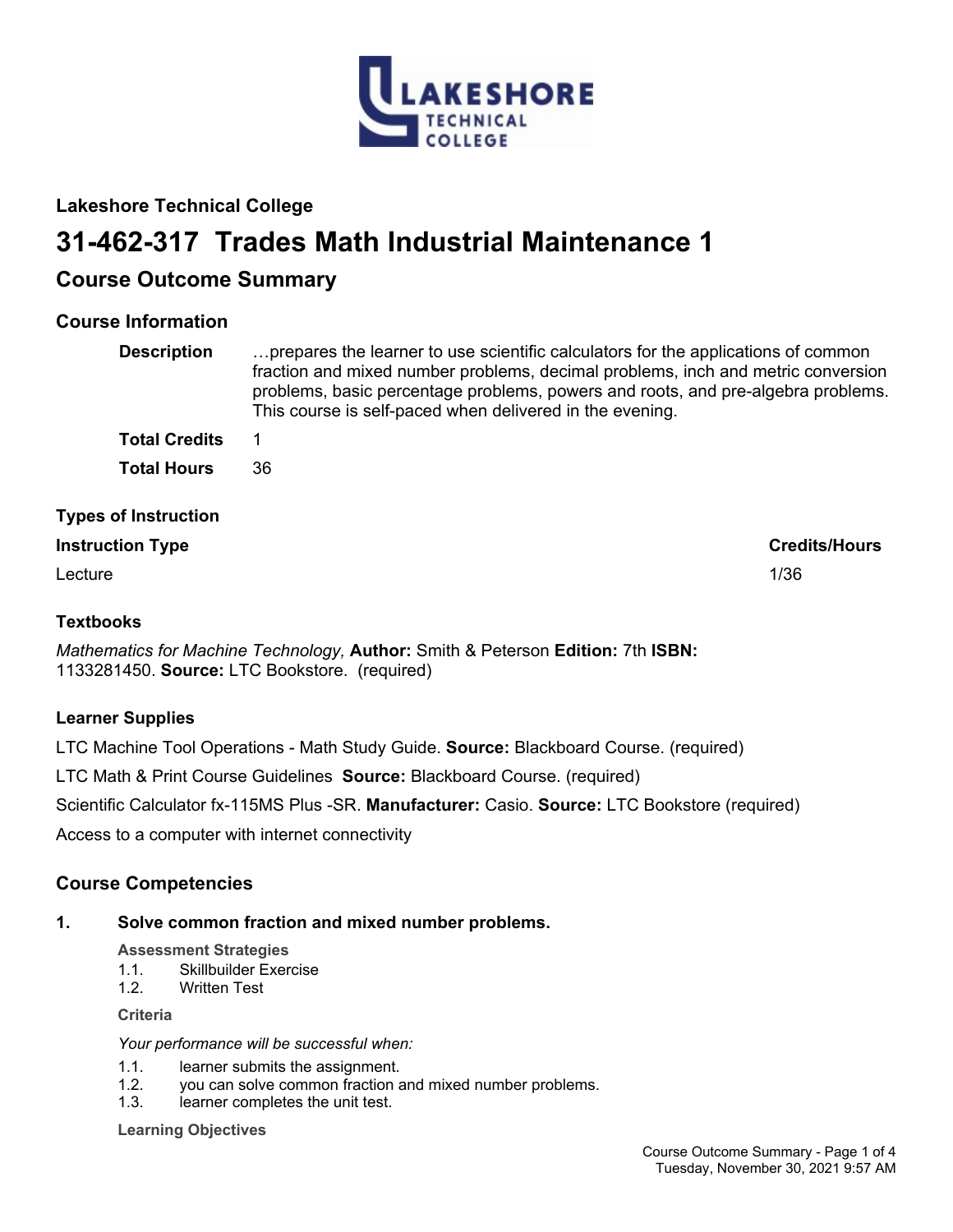- 1.a. Express fractions in lowest terms.
- 1.b. Express fractions as equivalent fractions.
- 1.c. Express mixed numbers as improper fractions.
- 1.d. Express improper fractions as mixed numbers.
- 1.e. Determine lowest common denominators.
- 1.f. Add fractions and mixed numbers.
- 1.g. Subtract fractions.
- 1.h. Subtract mixed numbers.
- 1.i. Multiply fractions and mixed numbers.
- 1.j. Divide by common fractions (cancellation).
- 1.k. Divide fractions and mixed numbers.
- 1.l. Solve problems that involve combined operations of fractions and mixed numbers.
- 1.m. Perform combinations of operations with fractions using a calculator.

#### **2. Solve decimal fractions problems.**

**Assessment Strategies**

- 2.1. Skillbuilder Exercise
- 2.2. Written Test

#### **Criteria**

*Your performance will be successful when:*

- 2.1. learner submits the assignment.
- 2.2. you can solve decimal fraction problems.
- 2.3. learner completes the unit test.

#### **Learning Objectives**

- 2.a. Express common fractions having denominators of powers of ten as equivalent fractions.
- 2.b. Write decimal numbers in word form.
- 2.c. Write numbers expressed in word form as decimal fractions.
- 2.d. Round decimal fractions to any required number of places.
- 2.e. Convert common fractions to decimal fractions.
- 2.f. Convert decimal fractions to common fractions.
- 2.g. Add and subtract decimal fractions.
- 2.h. Add and subtract combinations of decimals, mixed decimals, and whole numbers.
- 2.i. Multiply and divide decimal fractions.
- 2.j. Multiply and divide combinations of decimals, mixed decimals, and whole numbers.
- 2.k. Write decimal or fraction equivalents using a decimal equivalent table.
- 2.l. Determine nearer fraction equivalents of decimals by using the decimal equivalents table.
- 2.m. Perform combination of operations with decimals using a calculator.

#### **3. Solve powers and root problems.**

**Assessment Strategies**

- 3.1. Skillbuilder Exercise
- 3.2. Written Test

**Criteria**

*Your performance will be successful when:*

- 3.1. learner submits the assignment.
- 3.2. you can solve power and root problems.
- 3.3. learner completes the unit test.

#### **Learning Objectives**

- 3.a. Raise numbers to indicated power.
- 3.b. Solve problems that involve combinations of powers with other basic operations
- 3.c. Extract whole number roots.
- 3.d. Solve problems that involve combinations of roots with other basic arithmetic operations.
- 3.e. Solve problems consisting of combinations of operations by applying the order of operations.
- 3.f. Perform individual operations of addition, subtraction, multiplication, division, powers, and roots with decimals using a calculator.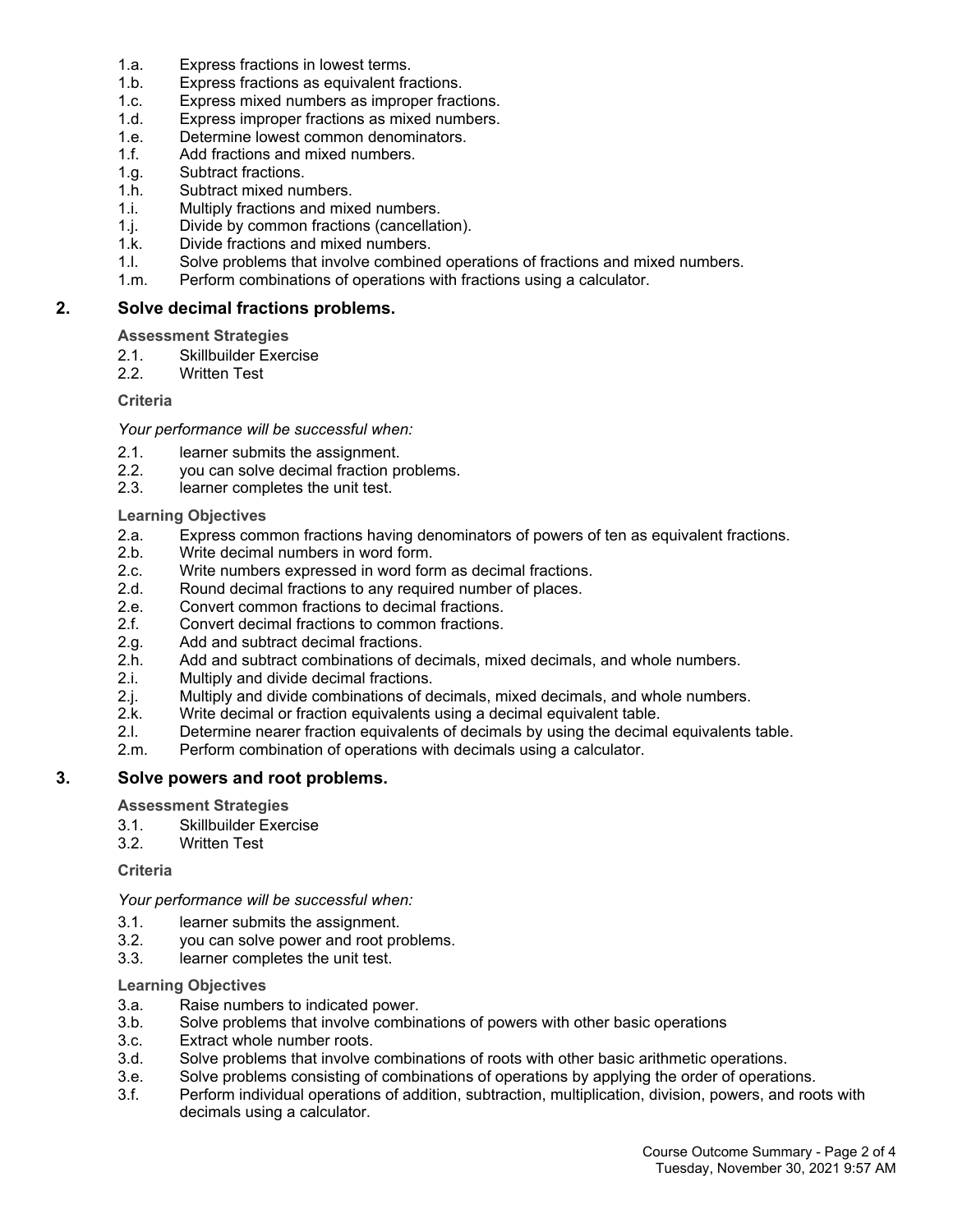#### **4. Solve basic percentage problems.**

**Assessment Strategies**

- 4.1. Skillbuilder Exercise
- 4.2. Written Test

#### **Criteria**

#### *Your performance will be successful when:*

- 4.1. learner submits the assignment.
- 4.2. you can solve basic percentage problems.
- 4.3. learner completes the unit test.

#### **Learning Objectives**

- 4.a. Express decimal fractions and common fractions as percent.
- 4.b. Express percent as decimal fractions and common fractions.
- 4.c. Determine the percentage, given the base and rate.
- 4.d. Solve simple and complex percentage practical applications in which two of the three parts are given.

### **5. Convert Inch and Metric units.**

#### **Assessment Strategies**

- 5.1. Skillbuilder Exercise
- 5.2. Written Test

**Criteria**

#### *Your performance will be successful when:*

- 5.1. learner submits the assignment.
- 5.2. you can convert inch and metric units.
- 5.3. learner completes the unit test.

#### **Learning Objectives**

- 5.a. Express customary lengths as larger or smaller customary linear units.
- 5.b. Express metric lengths as larger or smaller metric linear units.
- 5.c. Express metric length units as customary length units.
- 5.d. Express customary length units as metric length units.
- 5.e. Determine the degree of precision of and given number.
- 5.f. Compute total tolerance and maximum and minimum limits of dimensions.
- 5.g. Compute maximum and minimum clearance and interference of mating parts.
- 5.h. Express unilateral tolerances as bilateral tolerances.

### **6. Interpret measurement scales for linear measuring tools.**

**Assessment Strategies**

- 6.1. Skillbuilder Exercise
- 6.2. Written Test

### **Criteria**

#### *Your performance will be successful when:*

- 6.1. learner submits the assignment.<br>6.2. vou can read common measurer
- 6.2. you can read common measurement scales.
- 6.3. learner completes the unit test.

#### **Learning Objectives**

- 6.a. Read measurements on fractional-inch and decimal-inch steel rules.
- 6.b. Read measurements on metric steel rules.
- 6.c. Measure lengths using fractional-inch, decimal-inch, and metric scales.
- 6.d. Read measurements set on a decimal-inch vernier caliper and vernier height gage.
- 6.e. Read settings from the barrel and thimble scales of a 0.001- inch micrometer.
- 6.f. Read settings from the barrel, thimble, and vernier scales of a 0.0001- inch micrometer.
- 6.g. Determine proper gage block combinations for specified customary or metric system dimensions.

#### **7. Interpret symbols used in algebraic expressions.**